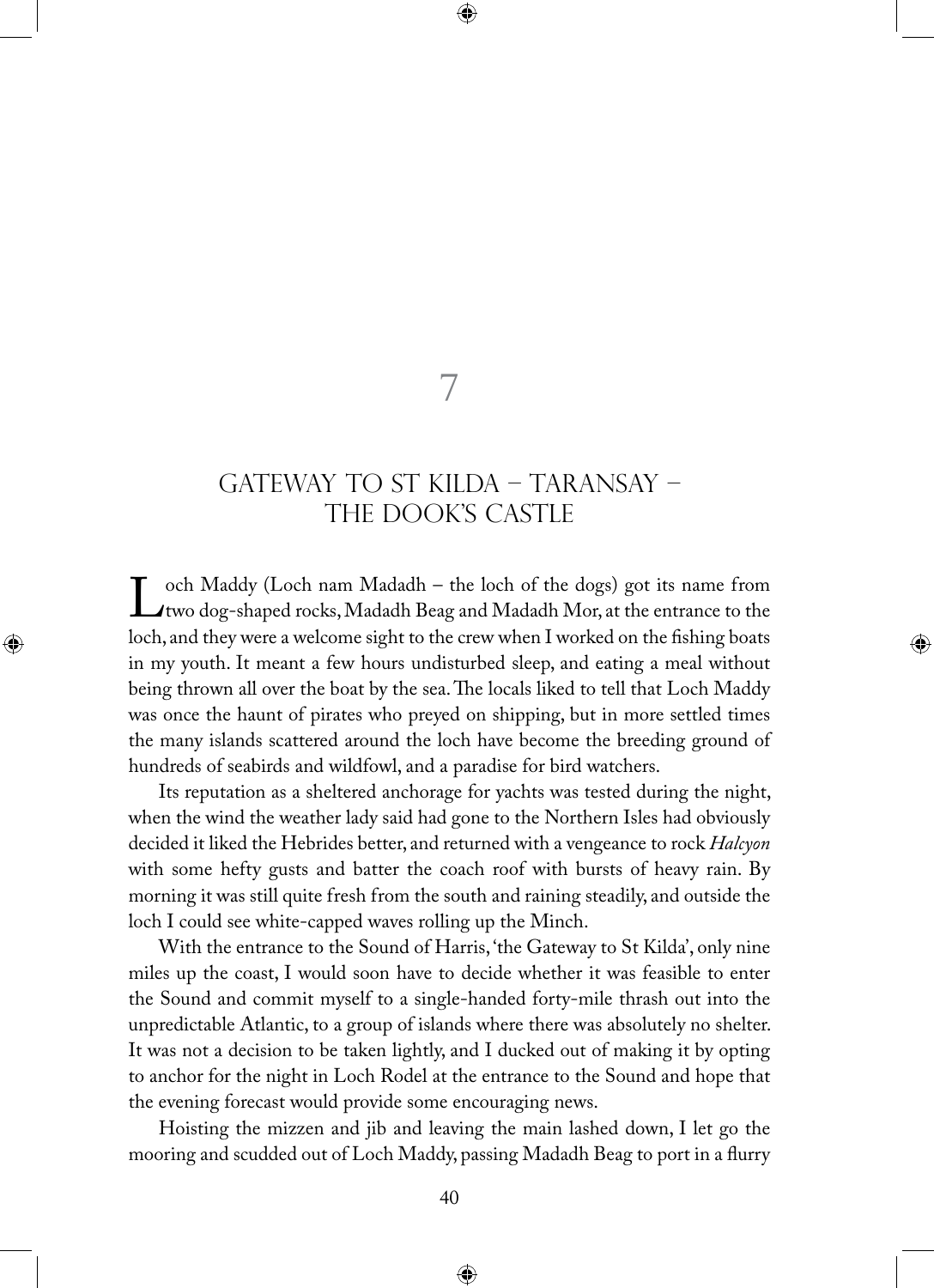of spray as waves broke against *Halcyon*'s side. Once clear of the loch, the wind was gusting at the top end of force six (twenty-five knots) and the sea was rough, but wind and tide were in my favour and, with a couple of rolls in the jib and the mizzen eased out, *Halcyon* rode the following seas very comfortably. Occasionally an extra-violent rain squall dipped the port side deck into the water, and hanging on to the tiller with my feet braced against the cockpit seat was like sailing a racing dinghy, but thanks to the buoyancy of *Halcyon*'s wide beam she soon righted herself.

A large rusty freighter, flying the flag of Panama, came up astern and kept me company as I surfed across the mouth of the Sound of Harris, and then it forged ahead and disappeared very quickly in the direction of the Shiant Isles, leaving me crashing through breaking seas off Renish Point when I turned into Loch Rodel. I had reached the island of Harris (Na Hearadh – the High Land), and with rain clouds hanging low over the hills it was a darker and more forbidding landscape than the Uists, though with its own particular character and charm.

The passage through the Sound of Harris, which separates North Uist from Harris, can be a nightmare or an exciting navigational challenge, depending on how confident you are about venturing into a vast maze of islands, islets, rocks and shallow passages swept by erratic tidal streams that constantly change direction and play havoc with even the most carefully prepared route plan.

About ten miles long by roughly eight wide, the Sound has two main navigable channels, the Stanton Channel on the Harris side and the Cope Channel on the North Uist side. The passage through the Stanton Channel is in deep water, but relies on being able to identify sometimes difficult to see transits and is at the mercy of strong cross-tides. The Cope Channel threads through a labyrinth of small islets and drying rocks, and would have been impossible without local knowledge had it not been for the Army, who made it safer for their landing craft carrying stores to the radar station at St Kilda by laying a line of port and starboard buoys from the Minch on the east side to the Atlantic on the west.

It earned them the undying gratitude of fishing boat skippers and visiting yacht crews; though, having cleared the channel, the navigator still has a final obstacle. A notorious sandbank, hidden under shallow water that has been known to dry out, bars the way to the ocean, and if any wind is opposed to the tide it can kick up a wicked sea.

Despite its evil reputation, many cruising yacht skippers are discovering that, in settled weather, the Sound of Harris is no more hazardous than many other passages in the Hebrides; and for those with St Kilda and the seldom-visited west side of the Hebrides on their 'must see' list there are few alternatives. And so it was towards the bright green number one buoy at the start of the channel that I steered *Halcyon*, under engine, the following morning to catch the flood, after a quiet night anchored in Loch Rodel.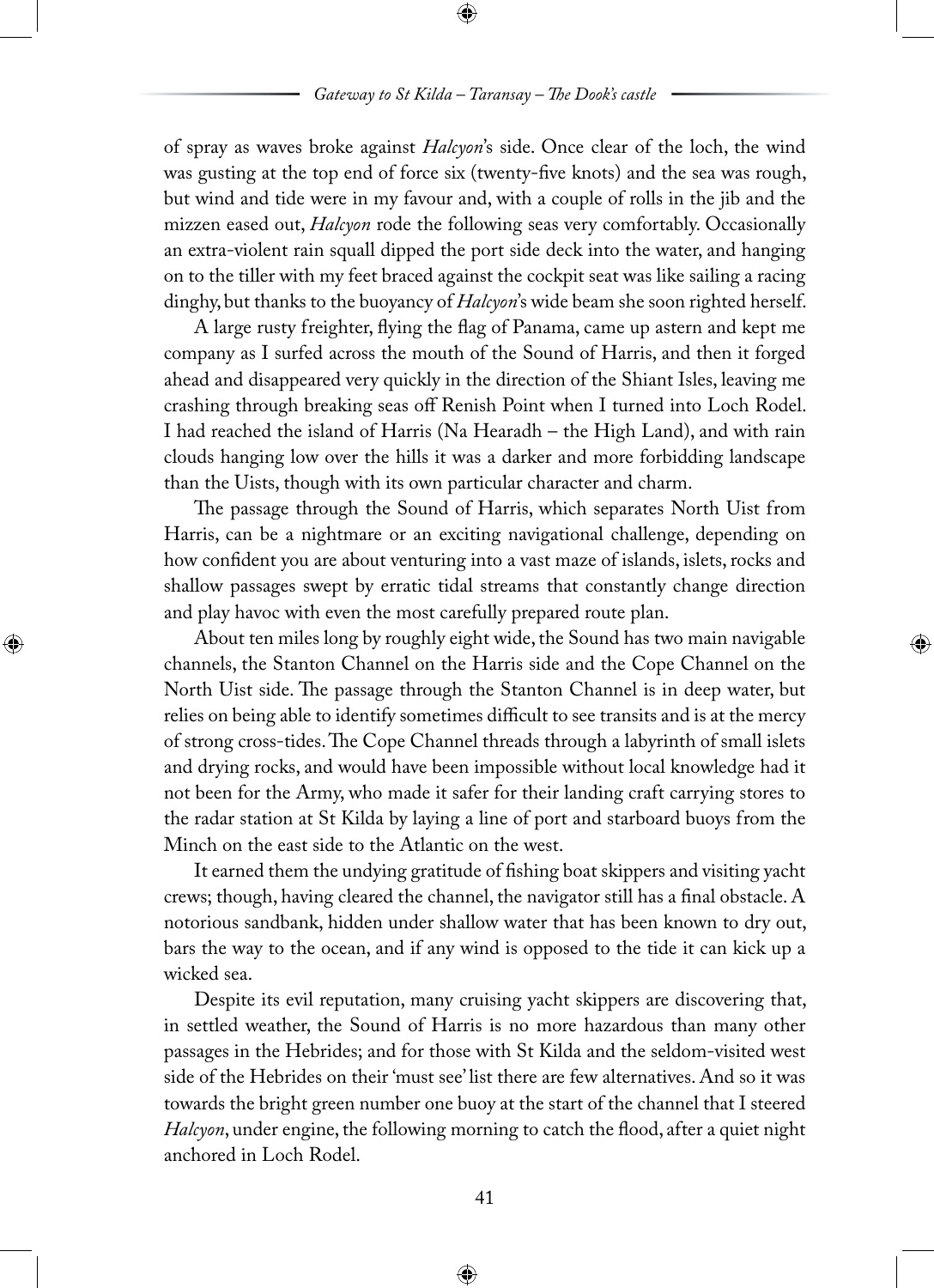The wind had dropped to a mere murmur of a breeze, and though Stornoway Coastguard's early morning bulletin indicated that the weather was not to be as settled as I had hoped for, it had at least given me the confidence to go through the Sound and spend a few days exploring the islands and anchorages on the west coast of Harris. From there I could assess the weather prospects and decide whether I dared to risk the exposed eighty-mile round trip into the capricious Atlantic.

The tidal stream seemed determined to push *Halcyon* across the channel and onto the rocks, but it was no match for the power of the engine and I made steady progress, ticking off the buoys as I passed until, leaving the island of Berneray to port, I cleared a large yellow buoy marking the end of the Cope Channel and set a course for the tiny island of Coppay, a lone sentinel at the north-west corner of the Sound.

The sky was grey and overcast, and I was pleased that there was only a light wind behind a long swell rolling in from the west, though *Halcyon* thudded heavily into the troughs, sending spray flying into the air and rattling the pans in the galley. From leaving the Cope Channel it took two hours to reach Coppay, and after being thrown about violently it was a relief to round the formidable cliffs of Toe Head on Harris and escape the swell in the sheltered bay of Camus nam Borgh.

Switching the engine off I let *Halcyon* drift while I went below, made a mug of coffee and sat in the cockpit admiring the lovely island of Taransay close to the shore. It still had the air of detached serenity I remembered from the time I landed on it from a fi shing boat in 1950 and strolled among the abandoned houses and the school. I felt very sad when it was pitched into the glare of publicity while being invaded by a group of people chosen by a television company to play a survival game.

I watched a few of the episodes of the TV series out of curiosity and to see Taransay again, but the 'castaways' were horribly ill-prepared for a world beyond their normal, mundane, urban life. The ghosts of Saint Taran and the hardy men and women who had survived on Taransay for centuries must have watched their antics with considerable bewilderment, and been appalled by the bickering of the 'new islanders' as they struggled to live together.

The tide was just right for going through Taransay Sound into West Loch Tarbert, and I was keen to reach the small but sheltered and picturesque anchorage of Loch Leosavay on its north side, where I intended to anchor. Starting the engine I lined up the transits that would take me clear of submerged rocks between Taransay and Harris, and a touch over an hour later, having gone through the Sound and rounded the islands of Soay Mor and Soay Beag that straddle the seaward entrance to West Loch Tarbert, *Halcyon* was swinging to her anchor in Loch Leosavay.

I hung a fishing line over the side and boiled a few potatoes and carrots for dinner, which to my delight were soon joined by a big fat mackerel. The evening weather bulletins of Stornoway Coastguard and the BBC, if not gloomy, were not encouraging, with a forecast of unsettled conditions in the west of Scotland and the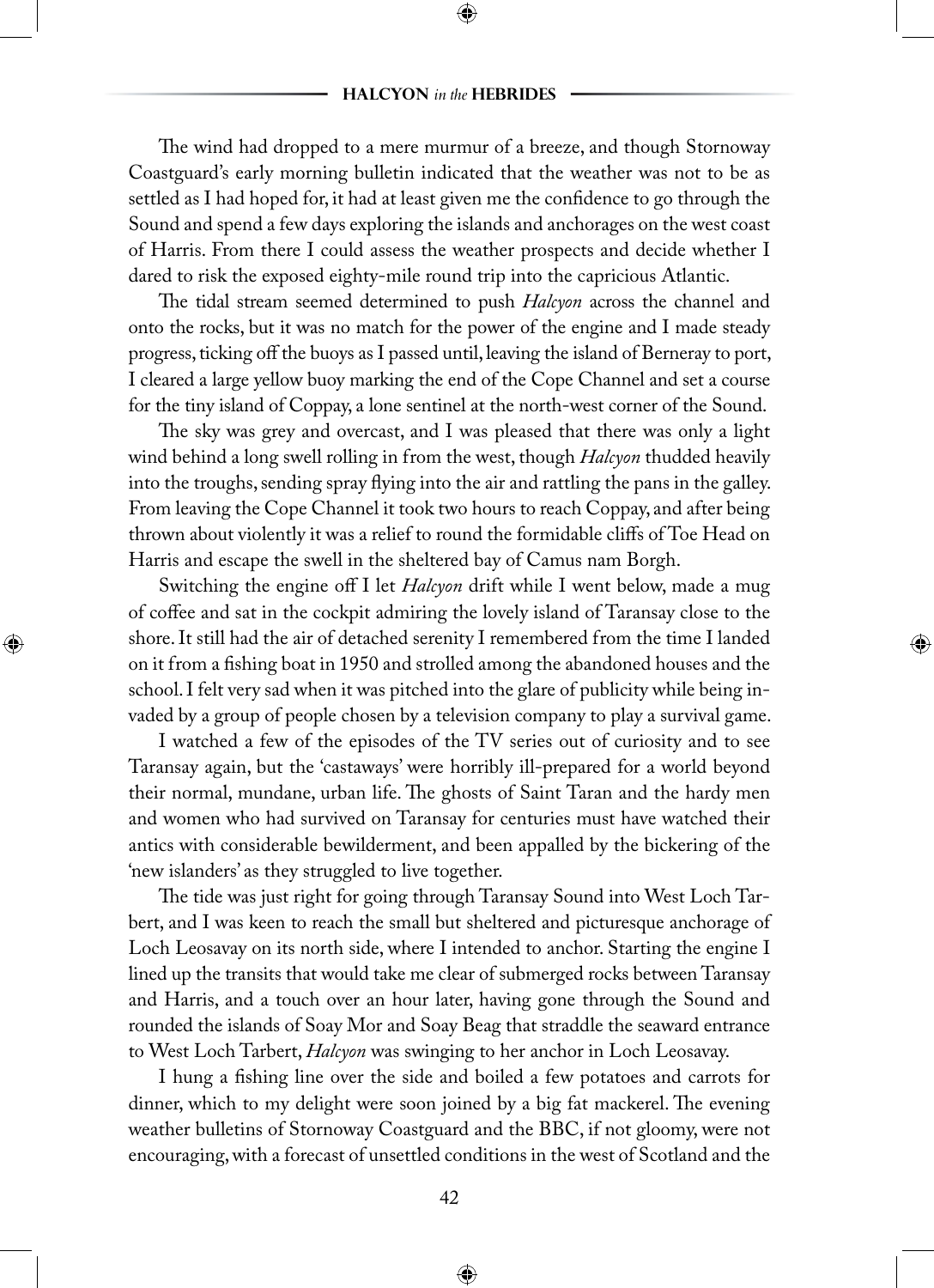possibility of strengthening wind accompanied by rain. Any hopes I had of sailing to St Kilda were fading fast, but for the present I was in a perfect anchorage and it was blissfully peaceful. I had enjoyed a good meal and a good read, and when it had become dark I climbed into my sleeping bag and slept through the night completely undisturbed.

A peculiar hissing noise and repeated thumps against the hull had me leaping out of my bunk and into the cockpit at 7 a.m., just in time to see the tails of two otters diving under *Halcyon* after fish. I dashed below to get my camera but they had gone when I got back on deck, so I inflated the dinghy and, when breakfast was over, rowed ashore, hoping to stock up with fresh food at a small shop I had noticed on the edge of the loch.

Two friendly American ladies busy writing postcards outside the shop asked if I was 'the guy from the sailboat in the bay', and when I said 'yes' the elder of the two reached in her handbag and produced a wad of photographs of a boat very similar to *Halcyon*, and said that she and her late husband had built it in Florida and sailed it up and down the east coast of America and out to the Bahamas. 'Charlie and me worked our butts off for over two years buildin' that sailboat,' she declared proudly. 'We sailed it thousands of miles and had us a great time till he got sick and died. Ah sure do miss the sonofabitch!'

It had started to rain steadily and I stood under a nearby lean-to, leafing slowly through the photographs of a wooden boat in various stages of construction; the launch day when the boat and everything around it seemed to be festooned with the American flag, and shots of her husband and herself in shorts and T-shirts relaxing on deck in the sun, eating ice cream. 'It's not a day for eating ice cream on my boat,' I laughed, handing her the photographs back, 'and it would be hard work trying to build a wooden boat outdoors in Scotland. We could do with some of your Florida weather!'

'I guess so,' she smiled, 'but if you had the weather you wouldn't have the unique atmosphere of the islands and the hills, with the mist and the deer and all. We ain't got nothing like it in the States. We ain't got no castles either.' Gesturing towards the gaunt bulk of Amhuinnsuidhe (Avan-soo-ee) Castle, a large stone-built house with a turret that dominated the landscape above the loch, she went on, 'My friend here discovered that even this goddam hotel we're staying in is a castle a dook built for his lady.'

'Sure did,' her friend agreed, 'and it's so romantic I can hardly wait to tell the folks back home.'

The rain began to pour in torrents and, suddenly remembering they had booked a car to take them on a tour of Harris, they thrust their postcards into the mail box and set off towards the castle. 'Have a nice day,' they called. 'Hope this lousy weather clears up for you.'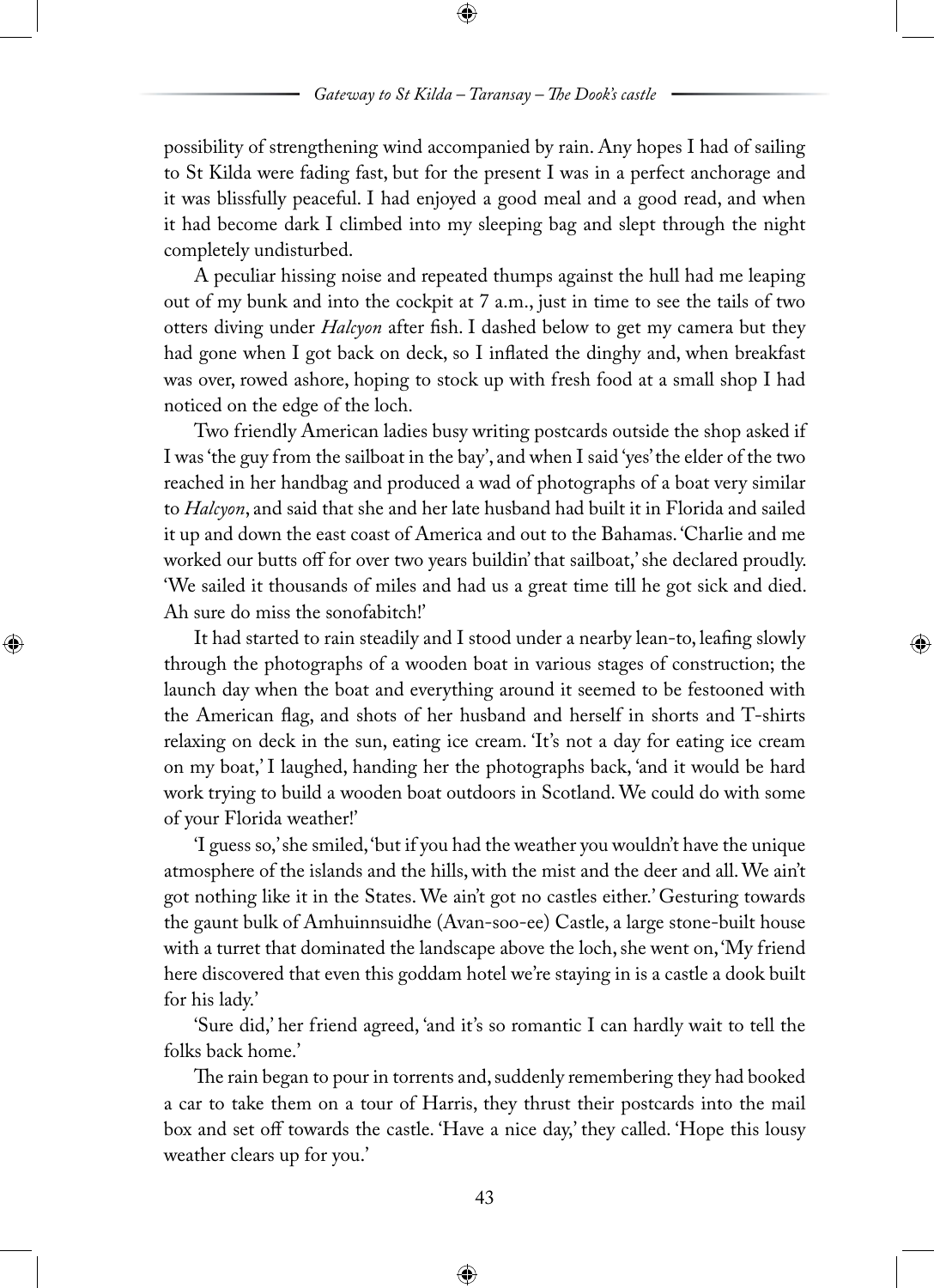'And for you,' I shouted back.

As I sheltered from the rain and watched them go, I felt I should have told them that the real history of the castle is far from being a romantic story; but it would have tarnished the starry-eyed image they had of the 'dook' and his lady. I had read a lot about Amhuinnsuidhe and the ladies would have been very disappointed to learn that it was built not by a Duke but by an Earl, a title several notches below a Duke in the British aristocratic pecking order.

The location of Loch Leosavay is so breathtakingly spectacular it is the perfect setting for a house, and Charles, 7th Earl of Dunmore, who owned Harris in 1867, thought so too, and ploughed a fortune into building a country retreat for his wife Gertrude, the daughter of the Earl of Leicester. Unhappily for the Earl, she was a lady with expensive tastes who preferred the social life of London and was not very enamoured with her husband's passion for spending time in his Hebridean wilderness. Desperate to prove to his lady that the Harris rain, the lively ferry crossing from the mainland, the gales, the appalling roads of the time and the midges could be just as endearing as the continual round of parties, gossip, intrigue and fashionable balls that were the London season, he poured his heart and his cash into a flamboyant castle and gave it the rather lovely name of Amhuinnsuidhe which, in Gaelic, means 'Sitting by the River'.

The American ladies might have been won over by the story so far and thrilled by the Earl's devotion to his wife, but it would have ruined their holiday to hear that, when the hard-hearted Gertrude was taken to see the finished castle, she shattered her husband's dream by scathingly dismissing his token of affection for her, saying 'it wasn't as big as a hen house or a stable at her father's house'. Poor Charles must have despaired of his demanding wife but, still frantic to please her, he had an extra wing built on the castle. Alas, she was still unimpressed; worse, the castle drained away all his cash and he went bust. Huge amounts of money had been lavished on Amhuinnsuidhe, yet no member of the Dunmore family ever enjoyed the pleasure of living in it.

The Earl's bankers sold the castle and numerous notable people have since owned it, including Sir Tom Sopwith, the flying ace. In 1913 James Barrie, the author of *Peter Pan*, stayed there and was inspired to write his play *Mary Rose*. In 2003, the 55,000 acre North Harris estate, which included the castle, was bought in a joint bid of over £4 million by the residents of North Harris and a businessman, Ian Scarr-Hall. The shooting rights were leased back to Mr Scarr-Hall, who also bought the castle and the fishing rights. The castle is now an exclusive and superbly appointed country hotel.

Donald Angus, my old shipmate on the fishing boats, used to say there were three things a visitor to Harris should not miss, Amhuinnsuidhe Castle, the island of Scarp, and the Norwegian whaling station in Loch Bunavoneadar at the head of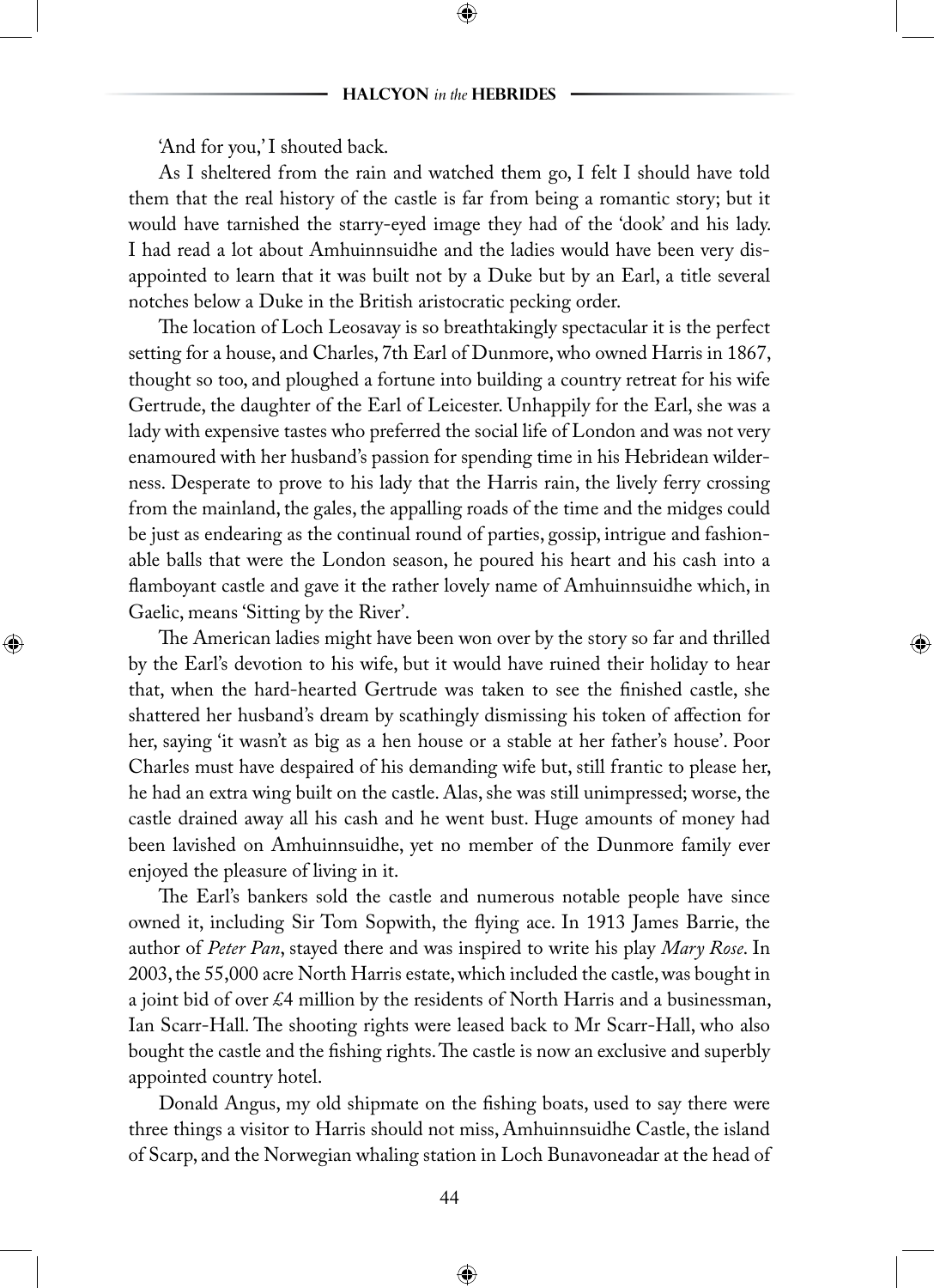West Loch Tarbert. A study of the chart showed that Bunavoneadar was only five miles away and, preferring to be on the move in pouring rain rather than be cooped up in the cabin, I pulled on my oilies, started the engine, heaved up the anchor, and towing the dinghy astern ploughed a furrow through the grey water of the loch.

There was no wind and the rain had pushed the cloud down low on the hills, making visibility patchy. The chunky islands of Soay Mor and Soay Beg in the middle of the loch were easy to identify, but I stared ahead trying in vain to spot a group of four islets called Duisker that were mere pinpricks on the chart. My Gaelic dictionary was little help with the meaning of Duisker but I found that duis (doosh) meant mist. About a mile further up the loch the Gaels must have baffled the Admiralty chart-makers by calling another prominent rock Duisker, but I never saw either of them and if there is a Gaelic word that means Lost in the Mist it would suit them better.

Despite the restricted visibility there were no hazards entering Loch Bunavoneadar. A conspicuous chimney mentioned in the Pilot Book was an ideal beacon and easy to see in the torrential rain, and I dropped anchor close to an old slipway and rowed ashore. It was a dismal day and hopeless for photography, but there was little left to photograph anyway. Donald Angus had told me that the whaling station had been established by the Norwegians before the 1914–18 war, and was bought by Lord Leverhulme, the soap magnate, in 1920.

He saw it as a useful addition to a fish-processing enterprise he had built in the Sound of Harris, and chartered three Norwegian whaling ships to keep the plant supplied. His intention was to transport the extracted oil to his soap-manufacturing empire at Port Sunlight, near Liverpool, and use the whale meat to make sausages for exporting to Africa. There was no limit to Leverhulme's enthusiasm and determination to create industry and employment for the islanders; but, although over 6,000 tons of meat were processed, the venture never caught on and in 1930 the station closed down. It was re-opened by the Norwegians in 1950 and Donald Angus was hoping to give up the hard life on the fishing boats and get a permanent job with them; but before he was taken on the venture was declared uneconomical and the buildings and plant abandoned to plunderers and the ravages of the weather.

I wandered round what I thought would have been the processing site, but the only trace left was the crumbling slipway, some steps and the chimney. Given that the world has at last developed a conscience about the destruction of whales, it was not a place to be glorified but, if the chimney was the original one built before the 1914–18 war, it was a monument to its builders and seemed worthy of listed building status.

Back on board, I made a lunch of hot soup and coffee and unfolded an Ordnance Survey map of the area. Loch Bunavoneadar was well sheltered and lay at the foot of Clisham, at 799 metres the highest mountain in Harris, and had it been a fine,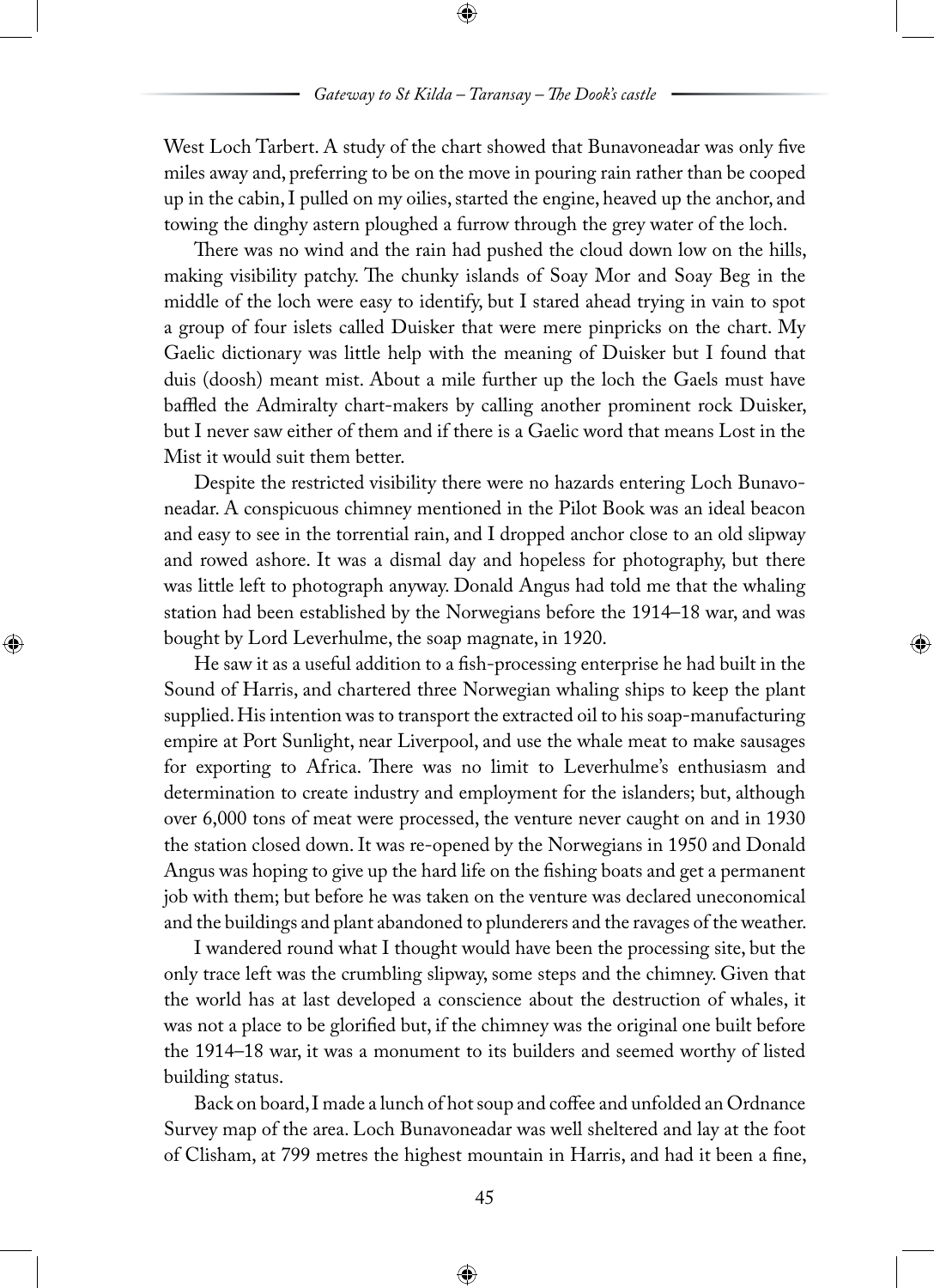

*Clisham, Harris stands at 799 metres*

clear day it would have been a perfect opportunity to leave *Halcyon* safely at anchor and climb it. But the low cloud hung like a thick curtain over the landscape and the rain showed no sign of easing. Clisham would have to wait for another day.

The cloud was still low and the visibility poor when I dropped anchor off Amhuinnsuidhe again and the damp, humid conditions were perfect for that scourge of all Scottish Tourist Boards, *Culicoides impunctatus*, the Scottish midge. One of the species of biting midges, biting is their speciality, and with gnashing teeth, they swarmed in millions through every door and ventilator on *Halcyon*, and life in the cabin was miserable. They devoured the midge repellent on my face and arms as though it was chocolate fudge and, desperately searching through lockers for anything that would relieve the burning pain, I discovered a box of mosquito coils.

The instructions promised that, once ignited, the contents would protect the user from all biting insects, and though it was alarming to read that they were for outdoor use only and I should not breathe the smoke, I had reached the stage where I would rather die of asphyxiation than be eaten alive by these flying carnivores. Desperate for rapid results, I lit two coils instead of the recommended one, and within minutes thick, acrid smoke spiralled upwards and the interior of the cabin was like a kippering plant. I was choking for breath, but so were the midges, and in a flash they stampeded for the fresh air and were gone.

When I covered the coils and opened all the hatches I half expected the onslaught to return, but word must have got around and I was left in peace. I spent an uncomfortable night though, gingerly dabbing painful flesh with anti-histamine cream and vigorously scratching parts of me where no self-respecting midge ought to have ventured.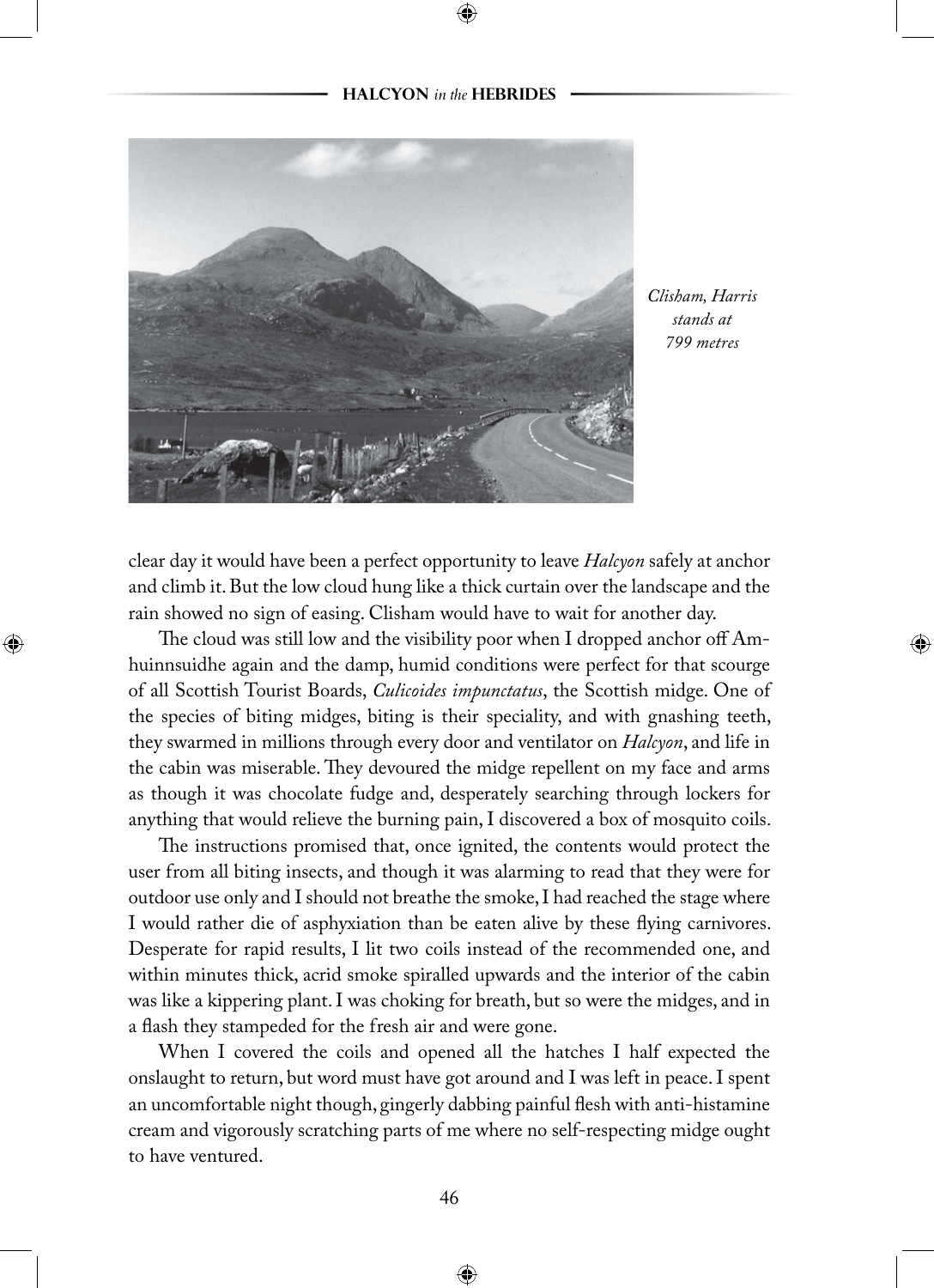Unable to sleep, I crawled on deck draped in my sleeping bag like a duvet quilt, and at first light watched the newborn Hebridean day emerge from the night. The clouds had lifted and were spread across the hilltops like a gigantic grey blanket, and a pale sun was doing its best to climb over it into the sky. It was low tide, and on the shore a large red deer stag and a group of hinds nibbled cautiously at seaweed, and there was not a sound save for the occasional squabbling oystercatcher and the cry of a lapwing. The American lady was right. The vagaries of Scotland's weather had lots of compensations.

Splashes in the water and a thump against *Halcyon*'s hull were signs that the otters were harassing the mackerel again, and when I hung a line over the side I was quickly rewarded with a couple of fish for breakfast. When the sun had warmed the air I ate them in the cockpit, freshly grilled, with buttered toast and fresh coffee. Basking in the sun and feeling *Halcyon* rock gently with the movement of the tide was idyllic, but Stornoway Coastguard's morning weather bulletin spoilt it by revealing that the low-pressure system they had been warning about, but which had remained stationary out in the Atlantic, was now on the move again. It seemed I had but a few days more to see as much of the west coast of Harris and Lewis as I could, and I spread out the charts to plan a route.

The third of Donald Angus's trio of 'must see' places in Harris was the island of Scarp and, by good fortune, the island and Caolas an Scarp, the narrow stretch of water that separated it from Harris and provided access to lochs beyond, was barely five miles away, close to the entrance to West Loch Tarbert. Caolas an Scarp was shallow, and to safely cross a sandbar at its narrowest point I would have to be there about half flood. There was a light wind from the south-west that would take me through very nicely.

The only real problems were three extensive patches of rocks to steer clear of before I reached Caolas an Scarp: Taransay Glorigs and Huisinis Glorigs, with a channel about two miles wide between them, and a nasty group called Old Rocks further to the west. My Gaelic dictionary offered no help with the meaning of 'glorig,' but they were dangerous hazards and might be difficult to see if there was any swell running, so I sailed from Loch Leosavay with a line of plots on the chart that would keep me well away from them.

There was a moderate swell, probably caused by the forecasted approaching low-pressure area out in the Atlantic but, despite a roller-coaster ride, I made good time under all sail. The seas were breaking with tremendous force on Huisinis Glorigs and on Old Rocks, sending spray high into the air, and I was glad when I rounded the cliffs of Huisinis Point; but even in the entrance to Caolas an Scarp the sea was white and confused so, to prevent a gybe at the wrong time, I hove to and dropped the mainsail. Steering was much easier under mizzen and jib, and in the lee of Scarp I was able to drop anchor off an old stone jetty and row ashore.